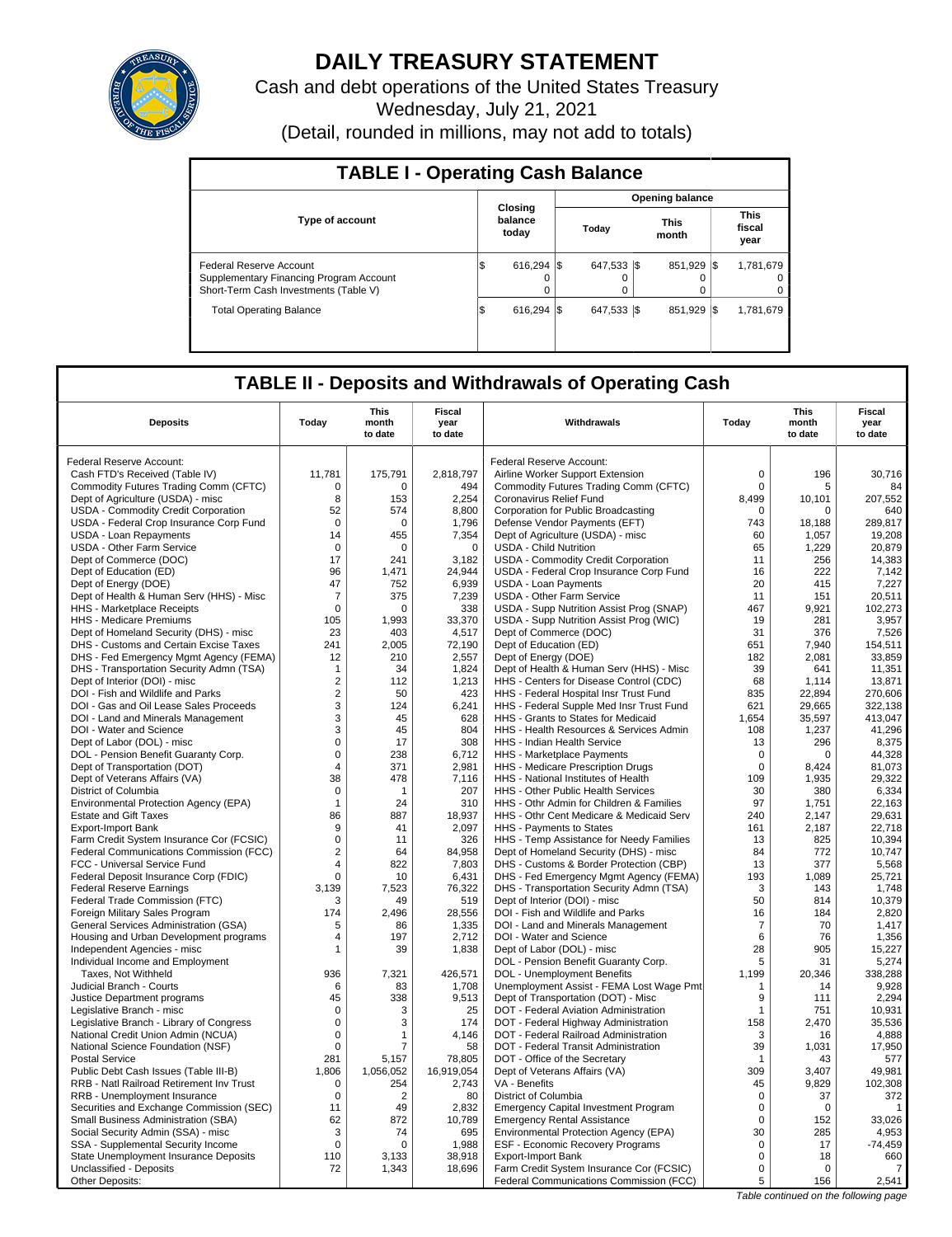|                                                                               |          |                                 |                                  | <b>TABLE II cont. - Deposits and Withdrawals of Operating Cash</b>              |                                |                                   |                            |
|-------------------------------------------------------------------------------|----------|---------------------------------|----------------------------------|---------------------------------------------------------------------------------|--------------------------------|-----------------------------------|----------------------------|
| <b>Deposits</b>                                                               | Today    | <b>This</b><br>month<br>to date | <b>Fiscal</b><br>year<br>to date | Withdrawals                                                                     | Today                          | <b>This</b><br>month<br>to date   | Fiscal<br>year<br>to date  |
|                                                                               |          |                                 |                                  | FCC - Universal Service Fund                                                    | 14                             | 153                               | 6,738                      |
|                                                                               |          |                                 |                                  | Federal Deposit Insurance Corp (FDIC)                                           | 5                              | 42                                | 782                        |
|                                                                               |          |                                 |                                  | Federal Employees Insurance Payments                                            | 718                            | 5,116                             | 71,525                     |
|                                                                               |          |                                 |                                  | Federal Salaries (EFT)                                                          | 84                             | 9,509                             | 165,782                    |
|                                                                               |          |                                 |                                  | Federal Trade Commission (FTC)                                                  | $\Omega$                       | 14                                | 445                        |
|                                                                               |          |                                 |                                  | General Services Administration (GSA)                                           | 79                             | 1,637                             | 21,671                     |
|                                                                               |          |                                 |                                  | Housing and Urban Development programs                                          | 108                            | 5,312                             | 59,134                     |
|                                                                               |          |                                 |                                  | Independent Agencies - misc                                                     | $\overline{7}$                 | 187                               | 3,076                      |
|                                                                               |          |                                 |                                  | Interest on Treasury Securities                                                 | $\mathbf 0$                    | 4,438                             | 225,053                    |
|                                                                               |          |                                 |                                  | IRS - Advanced Child Tax Credit (EFT)                                           | $\mathbf 0$                    | 12,721                            | 12,721                     |
|                                                                               |          |                                 |                                  | IRS - Economic Impact Payments (EFT)                                            | 294                            | 1,032                             | 441,363                    |
|                                                                               |          |                                 |                                  | IRS Tax Refunds Business (EFT)                                                  | 126                            | 1,390                             | 25,140                     |
|                                                                               |          |                                 |                                  | IRS Tax Refunds Individual (EFT)                                                | 1,520                          | 11,442                            | 314,133                    |
|                                                                               |          |                                 |                                  | Judicial Branch - Courts                                                        | $\overline{2}$                 | 89                                | 1,437                      |
|                                                                               |          |                                 |                                  | Justice Department programs                                                     | 91                             | 1,202                             | 16,960                     |
|                                                                               |          |                                 |                                  | Legislative Branch - misc                                                       | $\overline{4}$                 | 58                                | 1,014                      |
|                                                                               |          |                                 |                                  | Legislative Branch - Library of Congress                                        | $\overline{1}$                 | 17                                | 632                        |
|                                                                               |          |                                 |                                  | <b>NASA</b>                                                                     | 53                             | 1,063                             | 16,118                     |
|                                                                               |          |                                 |                                  | National Credit Union Admin (NCUA)                                              | $\mathbf{1}$                   | 6                                 | 1,844                      |
|                                                                               |          |                                 |                                  | National Science Foundation (NSF)                                               | 37                             | 505                               | 5,279                      |
|                                                                               |          |                                 |                                  | Postal Service Money Orders and Other                                           | 114                            | 2,203                             | 34,600                     |
|                                                                               |          |                                 |                                  | Public Debt Cash Redemp. (Table III-B)                                          | 1,579                          | 1,075,687                         | 15,697,390                 |
|                                                                               |          |                                 |                                  | Railroad Retirement Board (RRB) - misc                                          | $\mathbf 0$                    | 2                                 | 38                         |
|                                                                               |          |                                 |                                  | <b>RRB - Benefit Payments</b>                                                   | $\mathbf{1}$<br>$\overline{4}$ | 1,159                             | 11,712                     |
|                                                                               |          |                                 |                                  | Securities and Exchange Commission (SEC)<br>Small Business Administration (SBA) | 5,309                          | 99<br>48,236                      | 984<br>521,927             |
|                                                                               |          |                                 |                                  | Social Security Admin (SSA) - misc                                              | 9                              | 242                               | 3,751                      |
|                                                                               |          |                                 |                                  | <b>SSA - Benefits Payments</b>                                                  | 20,231                         | 63,604                            | 810,880                    |
|                                                                               |          |                                 |                                  | SSA - Supplemental Security Income                                              | 7                              | 4,475                             | 45,620                     |
|                                                                               |          |                                 |                                  | <b>Transportation Services</b><br>Other Withdrawals:                            | $\Omega$                       | $\Omega$                          | $\Omega$                   |
|                                                                               |          |                                 |                                  | Thrift Savings Plan Transfer                                                    | 1,401                          | 15,341                            | 59,656                     |
|                                                                               |          |                                 |                                  | Unclassified                                                                    | 1,695                          | 13,799                            | 271,521                    |
|                                                                               |          |                                 |                                  |                                                                                 |                                |                                   |                            |
| <b>Total Other Deposits</b><br>Change in Balance of Uncollected               | $\Omega$ | 5,002                           | 68,639                           | Total, Other Withdrawals                                                        | 3,096                          | 57,218                            | 621,473                    |
| Funds                                                                         | 0        | 0                               | $\mathbf 0$                      |                                                                                 |                                |                                   |                            |
| <b>Transfers from Depositaries</b>                                            | $\Omega$ | $\Omega$                        | $\Omega$                         | <b>Transfers to Depositaries</b>                                                | $\Omega$                       | $\mathbf 0$                       | $\Omega$                   |
| <b>Total Federal Reserve Account</b>                                          | 19,220   | 1,277,881                       | 20,840,804                       | <b>Total Federal Reserve Account</b>                                            | 50,459                         | 1,513,516                         | 22,006,189                 |
| Short-Term Cash Investments:<br><b>Transfers from Federal Reserve Account</b> |          |                                 |                                  | Short-Term Cash Investments:<br><b>Transfers to Federal Reserve Account</b>     |                                |                                   |                            |
| (Table V)                                                                     | $\Omega$ | $\Omega$                        | $\Omega$                         | (Table V)                                                                       | $\Omega$                       | 0                                 |                            |
| Total Deposits (excluding transfers)                                          |          | 19,220 \$ 1,277,881             | \$20,840,804                     | Total Withdrawals (excluding transfers)                                         |                                | 50,459 \$ 1,513,516 \$ 22,006,189 |                            |
|                                                                               |          |                                 |                                  | Net Change in Operating Cash Balance                                            | l\$<br>$-31,240$ \\$           |                                   | $-235,635$ \$ $-1,165,385$ |

| <b>TABLE III-A - Public Debt Transactions</b> |         |              |              |  |                                 |                                       |  |                      |              |       |                                 |  |                           |
|-----------------------------------------------|---------|--------------|--------------|--|---------------------------------|---------------------------------------|--|----------------------|--------------|-------|---------------------------------|--|---------------------------|
| <b>Issues</b>                                 | Today   |              |              |  | <b>This</b><br>month<br>to date | Fiscal<br>vear<br>to date             |  | <b>Redemptions</b>   |              | Today | <b>This</b><br>month<br>to date |  | Fiscal<br>year<br>to date |
| Marketable:                                   |         |              |              |  |                                 | Marketable:                           |  |                      |              |       |                                 |  |                           |
| Bills:                                        |         |              |              |  |                                 | <b>Bills</b>                          |  | 0 IS                 | 967,772 \$   |       | 13,412,585                      |  |                           |
| <b>Regular Series</b>                         |         | l\$<br>$-1$  | 660,783 \$   |  | 8,691,660                       | <b>Notes</b>                          |  | 0                    | 75,746       |       | 1,783,253                       |  |                           |
| <b>Cash Management Series</b>                 |         | 0            | 215,011      |  | 3,875,131                       | <b>Bonds</b>                          |  |                      | 0            |       | 20,143                          |  |                           |
| <b>Notes</b>                                  |         |              | 111,801      |  | 3,374,796                       | <b>Federal Financing Bank</b>         |  | 0                    | O            |       | 1,209                           |  |                           |
| <b>Bonds</b>                                  |         |              | 27,951       |  | 563,524                         | Nonmarketable:                        |  |                      |              |       |                                 |  |                           |
| Inflation-Protected Securities Increment      |         | 406          | 8.744        |  | 56,934                          | United States Savings Securities      |  | 35                   | 604          |       | 8,547                           |  |                           |
| <b>Federal Financing Bank</b>                 |         |              | $\Omega$     |  | $\Omega$                        | Government Account Series             |  | 440,208              | 6,074,916    |       | 85,613,392                      |  |                           |
| Nonmarketable:                                |         |              |              |  |                                 | Hope Bonds                            |  | $\Omega$             | O            |       | $\Omega$                        |  |                           |
| United States Savings Securities:             |         |              |              |  |                                 | <b>Domestic Series</b>                |  |                      |              |       | 71,549                          |  |                           |
| Cash Issue Price                              |         | 6            | 120          |  | 1,184                           | <b>Foreign Series</b>                 |  | 0                    |              |       | 0                               |  |                           |
| Interest Increment                            |         |              | 353          |  | 3,248                           | <b>State and Local Series</b>         |  | 6                    | 6,995        |       | 72,007                          |  |                           |
| <b>Government Account Series</b>              | 420,429 |              | 6,033,319    |  | 85,850,592                      | Other                                 |  | 1,538                | 24,570       |       | 329,308                         |  |                           |
| Hope Bonds                                    |         |              |              |  |                                 |                                       |  |                      |              |       |                                 |  |                           |
| <b>Domestic Series</b>                        |         |              |              |  | 20                              |                                       |  |                      |              |       |                                 |  |                           |
| <b>Foreign Series</b>                         |         |              |              |  |                                 |                                       |  |                      |              |       |                                 |  |                           |
| State and Local Series                        |         | 268          | 12,651       |  | 93,811                          |                                       |  |                      |              |       |                                 |  |                           |
| Other                                         |         | 1,534        | 24,598       |  | 329,865                         | <b>Total Redemptions</b>              |  | 441,787 \$           | 7,150,604 \$ |       | 101,311,992                     |  |                           |
| <b>Total Issues</b>                           |         | $422,643$ \$ | 7,095,332 \$ |  | 102,840,765                     | Net Change in Public Debt Outstanding |  | $-19,144$ $\sqrt{5}$ | $-55,271$ \$ |       | 1,528,773                       |  |                           |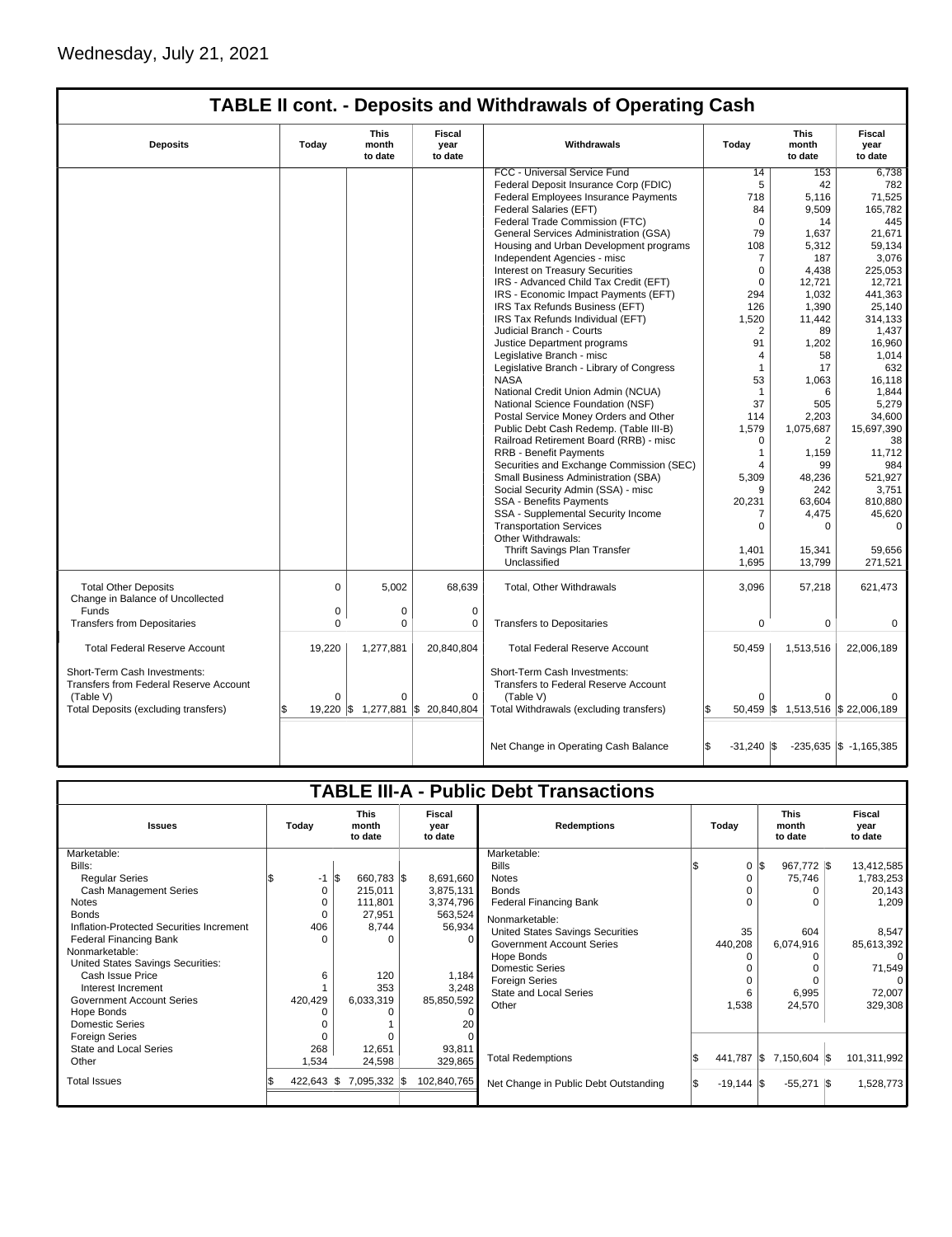| <b>TABLE III-B - Adjustment of Public Debt</b><br><b>Transactions to Cash Basis</b>                                                                                                                                                          |       |                                        |     |                               |                                                |  |                                  |  |  |  |  |
|----------------------------------------------------------------------------------------------------------------------------------------------------------------------------------------------------------------------------------------------|-------|----------------------------------------|-----|-------------------------------|------------------------------------------------|--|----------------------------------|--|--|--|--|
| <b>Transactions</b>                                                                                                                                                                                                                          | Today |                                        |     |                               | <b>This</b><br>month<br>to date                |  | <b>Fiscal</b><br>year<br>to date |  |  |  |  |
| Public Debt Cash Issues:<br>Public Debt Issues (Table III-A)<br>Premium on New Issues<br>Discount on New Issues:<br>Bills (-)                                                                                                                | \$    | 422,643<br>O<br>0                      | I\$ | 3,376<br>137                  | 7,095,332 \\$02,840,765<br>17,593<br>2,464     |  |                                  |  |  |  |  |
| Bonds and Notes (-)<br>Federal Financing Bank (-)<br>Government Account Transactions (-)<br>Hope Bonds (-)<br>Interest Increment on United States                                                                                            |       | 0<br>0<br>420,429<br>n                 |     | 103<br>O<br>6,033,319<br>ი    | 27,121<br>85,850,592                           |  |                                  |  |  |  |  |
| Savings Securities (-)<br>Inflation-Protected Securities Increment<br><b>Total Public Debt Cash Issues</b><br>Deposited in Federal Reserve Account                                                                                           | S.    | 406<br>1,806                           | l\$ | 353<br>8,744                  | 3.248<br>55,879<br>1,056,052 \$16,919,054      |  |                                  |  |  |  |  |
| Public Debt Cash Redemptions:<br>Public Debt Redemptions (Table III-A)<br>Premium on Debt Buyback Operation<br>Discount on Debt Buyback Operation (-)<br>Federal Financing Bank (-)<br>Government Account Transactions (-)<br>Hope Bonds (-) | l\$   | 441,787<br>0<br>0<br>U<br>440,208<br>O | I\$ | O<br>o<br>O<br>6,074,916<br>ი | 7,150,604 \\$01,311,992<br>1.209<br>85,613,392 |  |                                  |  |  |  |  |
| <b>Total Public Debt Cash Redemptions</b><br>Withdrawn from Federal Reserve Acct.                                                                                                                                                            | \$    | 1,579                                  | I\$ |                               | 1,075,687 \$15,697,390                         |  |                                  |  |  |  |  |

| <b>TABLE III-C - Debt Subject to Limit</b>                                        |                           |                                                                            |                           |                           |  |  |  |  |  |  |  |
|-----------------------------------------------------------------------------------|---------------------------|----------------------------------------------------------------------------|---------------------------|---------------------------|--|--|--|--|--|--|--|
|                                                                                   | Closing                   | Opening balance                                                            |                           |                           |  |  |  |  |  |  |  |
| <b>Balance Transactions</b>                                                       | balance<br>todav          | Today                                                                      | <b>This</b><br>month      | Fiscal<br>year            |  |  |  |  |  |  |  |
| Debt Held by the Public<br>Intragovernmental Holdings<br><b>Total Public Debt</b> | \$22,303,233<br>6,170,932 | \$22,304,036<br>6,189,272                                                  | \$22,329,823<br>6,199,613 | \$21,018,952<br>5,926,439 |  |  |  |  |  |  |  |
| Outstanding<br>Less: Debt Not<br>Subject to Limit:                                | 28,474,165                | 28,493,308                                                                 | 28,529,436                | 26,945,391                |  |  |  |  |  |  |  |
| Other Debt                                                                        | 478                       | 478                                                                        | 478                       | 478                       |  |  |  |  |  |  |  |
| <b>Unamortized Discount</b>                                                       | 21,271                    | 21,282                                                                     | 21,376                    | 17,271                    |  |  |  |  |  |  |  |
| <b>Federal Financing Bank</b>                                                     | 6,053                     | 6,053                                                                      | 6,053                     | 7,262                     |  |  |  |  |  |  |  |
| Hope Bonds                                                                        | 0                         | 0                                                                          | 0                         | $\Omega$                  |  |  |  |  |  |  |  |
| Plus: Other Debt Subject to Limit<br>Guaranteed Debt of                           |                           |                                                                            |                           |                           |  |  |  |  |  |  |  |
| Government Agencies                                                               | $\Omega$                  | $\Omega$                                                                   | $\Omega$                  | $\Omega$                  |  |  |  |  |  |  |  |
| <b>Total Public Debt</b><br>Subject to Limit                                      |                           | $\frac{1}{2}$ 28,446,363 $\frac{1}{2}$ 28,465,495 $\frac{1}{2}$ 28,501,528 |                           | \$26,920,380              |  |  |  |  |  |  |  |
| <b>Statutory Debt Limit</b>                                                       | SUSP-1                    | SUSP-1                                                                     | SUSP-1                    | SUSP-1                    |  |  |  |  |  |  |  |
|                                                                                   |                           |                                                                            |                           | See Footpote              |  |  |  |  |  |  |  |

| <b>TABLE IV - Federal Tax Deposits</b>                                                                                                                                                                                                               |     |                                                  |     |                                                        |     |                                                                      |
|------------------------------------------------------------------------------------------------------------------------------------------------------------------------------------------------------------------------------------------------------|-----|--------------------------------------------------|-----|--------------------------------------------------------|-----|----------------------------------------------------------------------|
| <b>Classification</b>                                                                                                                                                                                                                                |     | Today                                            |     | <b>This</b><br>month<br>to date                        |     | Fiscal<br>year<br>to date                                            |
| Withheld Income and Employment Taxes<br><b>Individual Income Taxes</b><br><b>Railroad Retirement Taxes</b><br><b>Excise Taxes</b><br><b>Corporation Income Taxes</b><br><b>Federal Unemployment Taxes</b><br>Estate and Gift Taxes & Misc IRS Rcpts. | l\$ | $11,332$ \$<br>255<br>2<br>61<br>121<br>12<br>12 |     | 159,425<br>4,866<br>281<br>3,746<br>14,779<br>88<br>60 | l\$ | 2,210,904<br>325,100<br>4,217<br>55,531<br>305,159<br>5,573<br>4,410 |
| Total                                                                                                                                                                                                                                                | \$  | 11,795                                           | 1\$ | $183,244$ \\$                                          |     | 2,910,894                                                            |
| Cash Federal Tax Deposits:<br>Direct<br><b>Through Depositaries</b>                                                                                                                                                                                  | \$  | 92<br>11,690                                     | l\$ | 1,550<br>174,241                                       | l\$ | 24,315<br>2,794,482                                                  |
| <b>Total Cash FTD's</b>                                                                                                                                                                                                                              | Ŝ.  | 11,781                                           | l\$ | 175,791                                                | l\$ | 2,818,797                                                            |
| <b>Inter-agency Transfers</b><br>Total                                                                                                                                                                                                               | \$  | 14<br>11,795                                     | l\$ | 7,453<br>183,244                                       | l\$ | 92,097<br>2,910,894                                                  |
|                                                                                                                                                                                                                                                      |     |                                                  |     |                                                        |     |                                                                      |

|                                              |  |                           |     |          |     |          | טעט ו טטעו |  |  |  |
|----------------------------------------------|--|---------------------------|-----|----------|-----|----------|------------|--|--|--|
| <b>TABLE V - Short-Term Cash Investments</b> |  |                           |     |          |     |          |            |  |  |  |
|                                              |  | <b>Type of Depositary</b> |     |          |     |          |            |  |  |  |
| <b>Balance Transactions</b>                  |  | А                         |     | в        | С   |          | Total      |  |  |  |
| Opening Balance Today<br>Deposits:           |  | $\Omega$                  | 1\$ | $\Omega$ | 1\$ | $\Omega$ | l\$        |  |  |  |
| <b>Transfers to Depositaries</b>             |  | O                         |     | 0        |     | 0        |            |  |  |  |
| <b>Special Direct Investment</b>             |  | O                         |     | O        |     | 0        |            |  |  |  |
| Term Investment                              |  | O                         |     | O        |     | 0        |            |  |  |  |
| Repo Investment                              |  | O                         |     | 0        |     | $\Omega$ |            |  |  |  |
| Withdrawals:                                 |  |                           |     |          |     |          |            |  |  |  |
| <b>Treasury Initiated</b>                    |  | O                         |     | 0        |     | 0        |            |  |  |  |
| Depositary Initiated                         |  | O                         |     | 0        |     | 0        |            |  |  |  |
| <b>Special Direct Investment</b>             |  | O                         |     | O        |     | 0        |            |  |  |  |
| <b>Term Investment</b>                       |  | O                         |     | 0        |     | 0        |            |  |  |  |
| Repo Investment                              |  | O                         |     | O        |     | $\Omega$ |            |  |  |  |
|                                              |  |                           |     |          |     |          |            |  |  |  |
| Closing Balance Today                        |  | 0                         | IS. | 0        | S   | 0        | I\$        |  |  |  |

| <b>TABLE VI - Income Tax Refunds Issued</b> |     |       |    |                                 |     |                           |  |  |  |  |
|---------------------------------------------|-----|-------|----|---------------------------------|-----|---------------------------|--|--|--|--|
| Classification                              |     | Today |    | <b>This</b><br>month<br>to date |     | Fiscal<br>year<br>to date |  |  |  |  |
| IRS - Advanced Child Tax Credit (Checks)    | l\$ | 0     | 13 | 1,862                           | IS. | 1,862                     |  |  |  |  |
| IRS - Advanced Child Tax Credit (EFT)       |     | 0     |    | 12.721                          |     | 12,721                    |  |  |  |  |
| IRS - Economic Impact Payments (Checks)     |     | 2     |    | 1.119                           |     | 84.402                    |  |  |  |  |
| IRS - Economic Impact Payments (EFT)        |     | 294   |    | 1,032                           |     | 441,363                   |  |  |  |  |
| IRS Tax Refunds Business (Checks)           |     | 6     |    | 3.441                           |     | 51.728                    |  |  |  |  |
| IRS Tax Refunds Business (EFT)              |     | 126   |    | 1,390                           |     | 25.140                    |  |  |  |  |
| IRS Tax Refunds Individual (Checks)         |     | 62    |    | 3.444                           |     | 54.670                    |  |  |  |  |
| IRS Tax Refunds Individual (EFT)            |     | 1,520 |    | 11,442                          |     | 314,133                   |  |  |  |  |
|                                             |     |       |    |                                 |     |                           |  |  |  |  |

## **Daily Treasury Statement Footnotes:**

#### **General Footnotes and Statements:**

This statement summarizes the United States Treasury's cash and debt operations for the Federal Government. Treasury's operating cash is maintained in an account at the Federal Reserve Bank of New York and in short-term cash investments. Treasury minimized and then suspended its short-term cash investment program beginning in November 2008, but anticipates investing again when market conditions warrant. Major information sources include: Federal Reserve Banks, Treasury Regional Financial Centers, Internal Revenue Service Centers, various electronic systems, and information on the Public Debt. Information is presented on a modified cash basis. Deposits are reflected as received and withdrawals are reflected as processed.SOURCE: Bureau of the Fiscal Service, Department of the Treasury. Note: The Daily Treasury Statement (DTS) is available by 4:00 p.m. the following business day on the Fiscal Service website https://fiscal.treasury.gov/reports-statements/dts/. For more information, call the Cash Reporting Branch at 202-874-9789.

### **TABLE III-A – Public Debt Transactions**

Stated at face value except for savings and retirement plan securities which are stated at current redemption value.